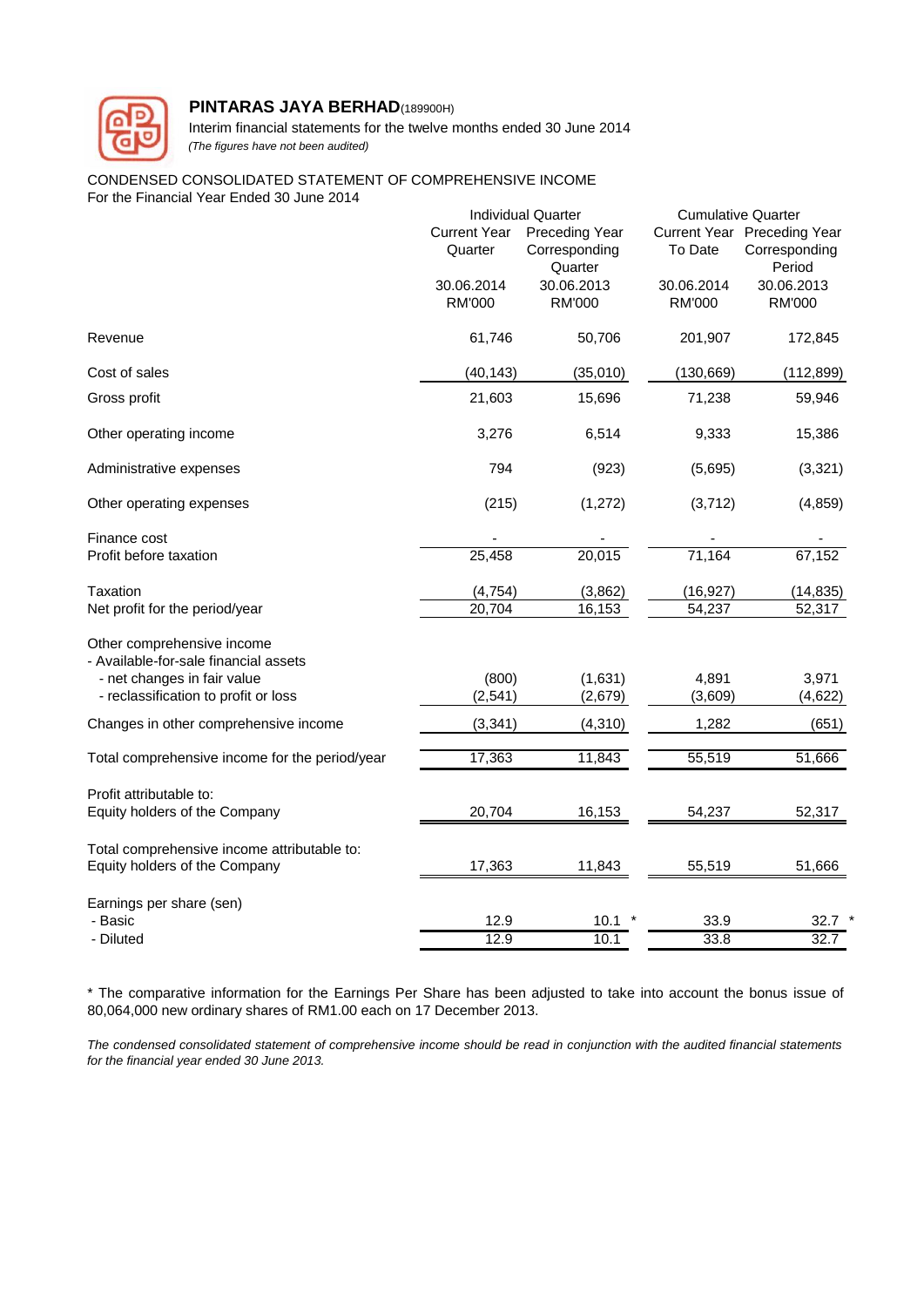

 Interim financial statements for the twelve months ended 30 June 2014  *(The figures have not been audited)*

#### CONDENSED CONSOLIDATED STATEMENT OF FINANCIAL POSITION As at 30 June 2014

|                                                                            | As at         | As at         |
|----------------------------------------------------------------------------|---------------|---------------|
|                                                                            | 30.06.2014    | 30.06.2013    |
|                                                                            | <b>RM'000</b> | <b>RM'000</b> |
| <b>ASSETS</b>                                                              |               |               |
| <b>Non-current assets</b>                                                  |               |               |
| Property, plant and equipment                                              | 107,748       | 77,559        |
| Investment properties                                                      | 134           | 138           |
| Available-for-sale financial assets                                        | 17,051        | 30,128        |
| Deferred tax assets                                                        | 445           | 269           |
|                                                                            | 125,378       | 108,094       |
| <b>Current assets</b>                                                      |               |               |
| Amounts due from customers on contracts                                    | 2,252         | 2,262         |
| Inventories                                                                | 15,591        | 15,421        |
| Receivables                                                                | 88,633        | 80,325        |
| Amount due from an associated company                                      |               |               |
| Short-term deposits                                                        | 144,027       | 100,450       |
| Cash and bank balances                                                     | 7,643         | 24,881        |
|                                                                            | 258,146       | 223,340       |
| <b>TOTAL ASSETS</b>                                                        | 383,524       | 331,434       |
|                                                                            |               |               |
| <b>EQUITY AND LIABILITIES</b>                                              |               |               |
| Equity attributable to equity holders of the Company                       |               |               |
| <b>Capital and reserves</b>                                                |               |               |
| Share capital                                                              | 160,128       | 80,064        |
| Share premium                                                              |               | 3,486         |
| Share options reserve                                                      | 2,256         |               |
| Available-for-sale reserve                                                 | 4,118         | 2,836         |
| Retained earnings                                                          | 140,754       | 184,712       |
| <b>Total equity</b>                                                        | 307,256       | 271,098       |
| <b>Non-current liability</b>                                               |               |               |
| Deferred tax liabilities                                                   | 13,284        | 10,086        |
|                                                                            | 13,284        | 10,086        |
| <b>Current liabilities</b>                                                 |               |               |
| Amounts due to customers on contracts                                      | 8,840         | 13,851        |
| Payables                                                                   | 40,030        | 23,923        |
| Dividend payable                                                           | 9,608         | 8,006         |
| Taxation                                                                   | 4,506         | 4,470         |
|                                                                            | 62,984        | 50,250        |
| <b>Total liabilities</b>                                                   | 76,268        | 60,336        |
| <b>TOTAL EQUITY AND LIABILITIES</b>                                        | 383,524       | 331,434       |
|                                                                            |               |               |
| Net assets per share attributable to<br>equity holders of the Company (RM) | 1.92          | 1.69          |

\* The comparative information for the Net Assets Per Share has been adjusted to take into account the bonus issue of 80,064,000 new ordinary shares of RM1.00 each on 17 December 2013.

*The condensed consolidated statement of financial position should be read in conjunction with the audited financial statements for the financial year ended 30 June 2013.*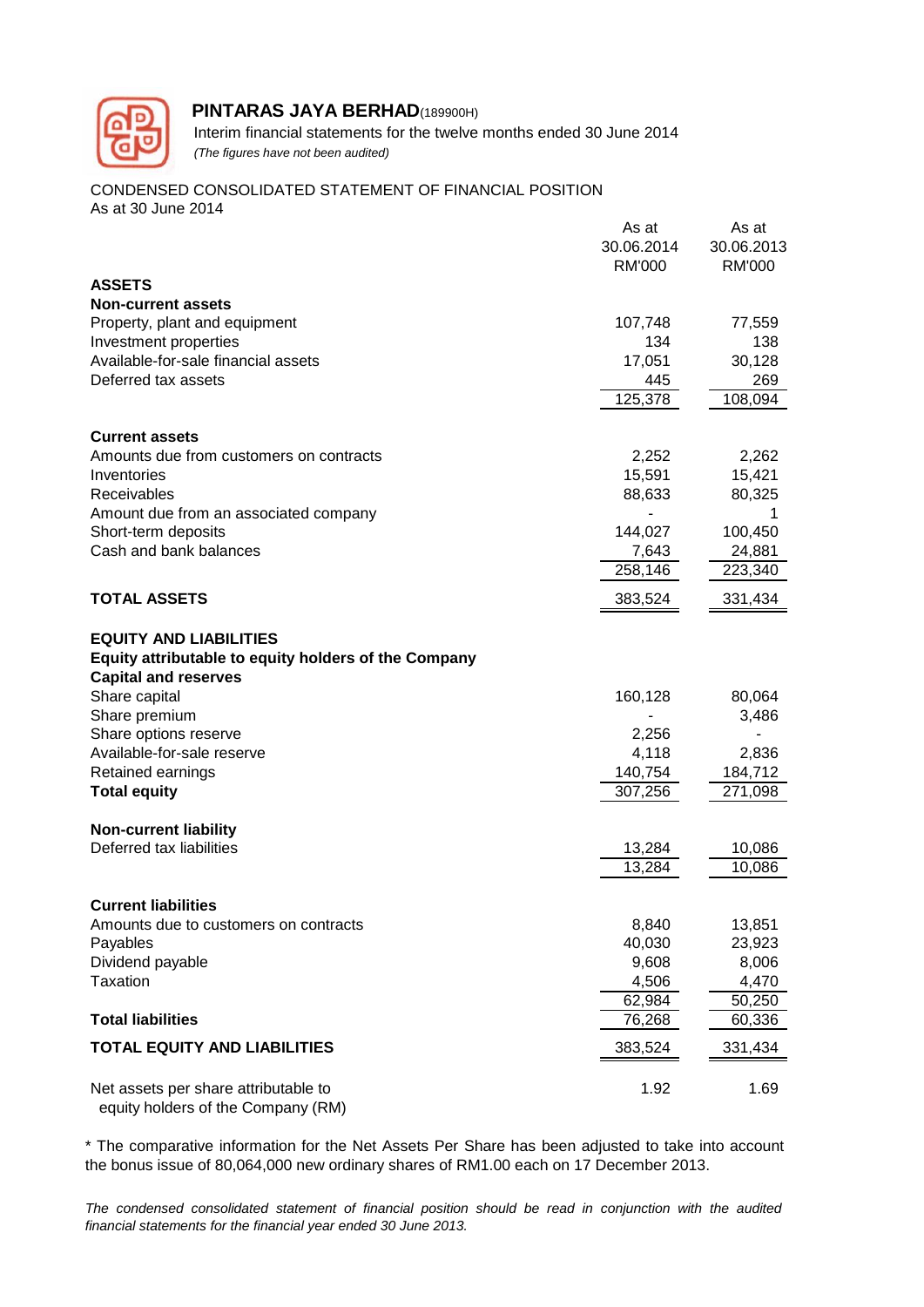

 Interim financial statements for the twelve months ended 30 June 2014  *(The figures have not been audited)*

#### CONDENSED CONSOLIDATED STATEMENT OF CHANGES IN EQUITY For The Financial Year Ended 30 June 2014

|                                                                           |                                   |                                   | Attributable to equity holders of the Company                  |                                                 |                                                        |                                  |
|---------------------------------------------------------------------------|-----------------------------------|-----------------------------------|----------------------------------------------------------------|-------------------------------------------------|--------------------------------------------------------|----------------------------------|
|                                                                           | Share<br>capital<br><b>RM'000</b> | Share<br>premium<br><b>RM'000</b> | Non-distributable<br>Share<br>options reserve<br><b>RM'000</b> | Available-for-<br>sale reserve<br><b>RM'000</b> | Distributable<br>Retained<br>earnings<br><b>RM'000</b> | Total<br>equity<br><b>RM'000</b> |
| At 1 July 2013                                                            | 80,064                            | 3,486                             |                                                                | 2,836                                           | 184,712                                                | 271,098                          |
| Total comprehensive income for the year<br>Employees' share option scheme |                                   |                                   |                                                                | 1,282                                           | 54,237                                                 | 55,519                           |
| - value of employee services                                              |                                   |                                   | 2,256                                                          |                                                 |                                                        | 2,256                            |
| Issuance of bonus shares                                                  | 80,064                            | (3, 486)                          |                                                                |                                                 | (76, 578)                                              |                                  |
| <b>Dividends</b>                                                          |                                   |                                   |                                                                |                                                 | (21, 617)                                              | (21, 617)                        |
| At 30 June 2014                                                           | 160,128                           |                                   | 2,256                                                          | 4,118                                           | 140,754                                                | 307,256                          |
| At 1 July 2012                                                            | 80,064                            | 3,486                             |                                                                | 3,487                                           | 150,409                                                | 237,446                          |
| Total comprehensive income for the year<br><b>Dividends</b>               |                                   |                                   |                                                                | (651)                                           | 52,317<br>(18,014)                                     | 51,666<br>(18,014)               |
| At 30 June 2013                                                           | 80,064                            | 3,486                             |                                                                | 2,836                                           | 184,712                                                | 271,098                          |

The condensed consolidated statement of changes in equity should be read in conjunction with the audited financial statements for the financial year *ended 30 June 2013.*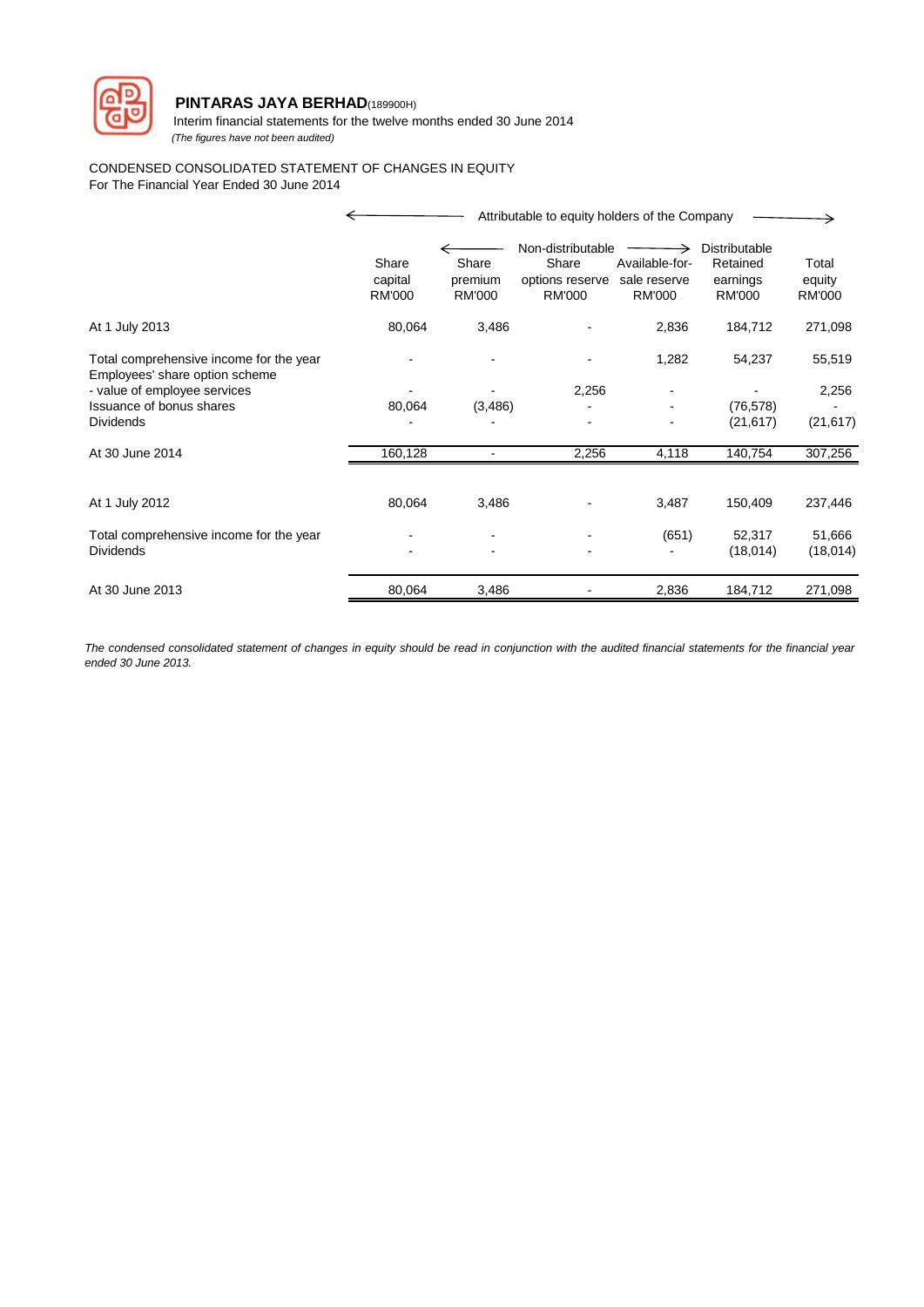

Interim financial statements for the twelve months ended 30 June 2014 *(The figures have not been audited)*

# CONDENSED CONSOLIDATED STATEMENT OF CASH FLOWS

For The Financial Year Ended 30 June 2014

|                                                                                                                    | 12 months ended |                |
|--------------------------------------------------------------------------------------------------------------------|-----------------|----------------|
|                                                                                                                    | 30.06.2014      | 30.06.2013     |
|                                                                                                                    | <b>RM'000</b>   | <b>RM'000</b>  |
| CASH FLOWS FROM OPERATING ACTIVITIES                                                                               |                 |                |
| Net profit for the year<br>Adjustments for:-                                                                       | 54,237          | 52,317         |
| Depreciation of property, plant and equipment and investment properties<br>Gain on disposal of investment property | 13,066          | 11,376<br>(64) |
| Gain on disposals of available-for-sale financial assets                                                           | (3,504)         | (8,032)        |
| Impairment losses of available-for-sale financial assets                                                           | 605             | 518            |
| Fair value of share options granted under ESOS                                                                     | 2,256           |                |
| Taxation                                                                                                           | 16,927          | 14,835         |
| Other non-cash items                                                                                               | 26              | 260            |
| Other non-operating items                                                                                          | (4,871)         | (4,275)        |
|                                                                                                                    | 78,742          | 66,935         |
| Changes in working capital:                                                                                        |                 |                |
| Net changes in current assets                                                                                      | (7, 113)        | 2,450          |
| Net changes in current liabilities                                                                                 | 2,348           | (9,793)        |
| Cash generated from operations                                                                                     | 73,977          | 59,592         |
| Tax paid                                                                                                           | (13, 853)       | (13, 352)      |
| Tax refund                                                                                                         | 11              |                |
| Interest income received                                                                                           | 3,164           | 2,848          |
| Net cash generated from operating activities                                                                       | 63,299          | 49,089         |
| CASH FLOWS FROM INVESTING ACTIVITIES                                                                               |                 |                |
| Purchases of property, plant and equipment                                                                         | (34, 253)       | (8, 494)       |
| Proceeds from disposal of property, plant and equipment                                                            | 379             | 261            |
| Proceeds from disposal of investment property                                                                      |                 | 227            |
| Purchases of available-for-sale financial assets                                                                   | (38, 742)       | (29, 585)      |
| Proceeds from disposals of available-for-sale financial assets                                                     | 54,342          | 44,401         |
| Dividend income received                                                                                           | 1,348           | 1,088          |
| Withdrawal/(placement) by fund managers for investment purposes                                                    | 24,299          | (16, 029)      |
| Net cash generated from/(used in) investing activities                                                             | 7,373           | (8, 131)       |
| CASH FLOWS FROM FINANCING ACTIVITIES                                                                               |                 |                |
| Dividends paid                                                                                                     | (20, 016)       | (16, 013)      |
| Net cash used in financing activity                                                                                | (20, 016)       | (16, 013)      |
| NET INCREASE IN CASH & CASH EQUIVALENTS                                                                            | 50,656          | 24,945         |
| CASH AND CASH EQUIVALENTS AT BEGINNING OF FINANCIAL YEAR                                                           | 96,068          | 71,195         |
| <b>CURRENCY TRANSLATION DIFFERENCES</b>                                                                            | (18)            | (72)           |
| CASH AND CASH EQUIVALENTS AT END OF FINANCIAL YEAR                                                                 | 146,706         | 96,068         |
|                                                                                                                    |                 |                |

The condensed consolidated statement of cash flows should be read in conjunction with the audited financial statements for *the financial year ended 30 June 2013.*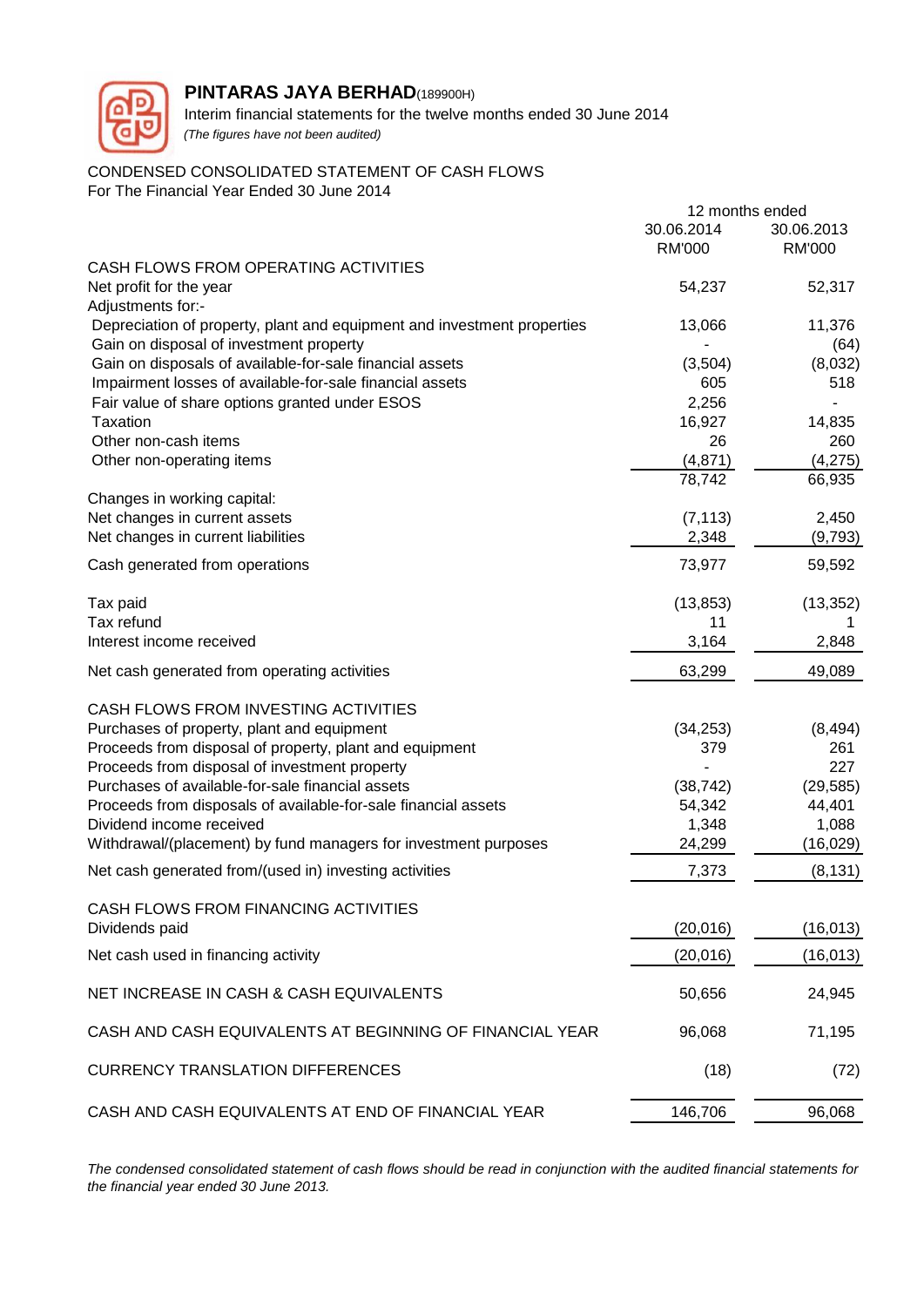

**PINTARAS JAYA BERHAD (189900-H) (Incorporated in Malaysia) Interim financial statements for the twelve months ended 30 June 2014**

### **Notes to the Interim Financial Statements**

### 1. **Basis of Preparation**

The interim financial statements are unaudited and have been prepared in accordance with the requirements of Malaysian Financial Reporting Standard (MFRS) No. 134 - Interim Financial Reporting and paragraph 9.22 of the Main Market Listing Requirements of Bursa Malaysia Securities Berhad.

The interim financial statements should be read in conjunction with the audited financial statements for the financial year ended 30 June 2013. These explanatory notes attached to the interim financial statements provide an explanation of events and transactions that are significant to an understanding of the changes in the financial position and performance of the Group since the financial year ended 30 June 2013.

The accounting policies and methods of computation adopted by the Group in this interim financial statements are consistent with those adopted in the audited financial statements for the financial year ended 30 June 2013 except for those standards, amendments and interpretations which are effective for financial periods beginning on or after 1 July 2013. The adoption of these standards, amendments and interpretations have no material impact to these interim financial statements.

### 2. **Auditors' Report on Preceding Annual Financial Statements**

The audit report of the Group's most recent annual audited financial statements for the financial year ended 30 June 2013 was not qualified.

### 3. **Seasonal or Cyclical Factors**

The business operations of the Group are not materially affected by any seasonal or cyclical factors.

#### 4. **Unusual Items**

There were no unusual items affecting assets, liabilities, equity, net income or cash flows of the Group during the financial year ended 30 June 2014.

### 5. **Changes in Estimates**

There were no changes in estimates of amounts reported in prior financial years that have a material effect in the current quarter.

### 6. **Changes in Debt and Equity Securities**

On 17 December 2013, the issued and paid up share capital of the Company was increased from RM80.1 million to RM160.1 million by way of a bonus issue of 80,064,000 shares of RM1.00 each on the basis of one (1) new share for every one (1) existing share held.

There were no other issuance and/or repayment of debt and equity securities, share buy-backs, share cancellations, shares held as treasury shares and resale of treasury shares during the financial year ended 30 June 2014.

### 7. **Dividend Paid**

An interim single-tier dividend of 10.0 sen per share amounting to RM8,006,400 in respect of the financial year ended 30 June 2013 was declared on 17 May 2013 and paid on 10 July 2013.

The final single-tier dividend of 15.0 sen per share amounting to RM12,009,600 in respect of the financial year ended 30 June 2013 was approved by the shareholders during the Annual General Meeting on 7 October 2013 and paid on 3 January 2014.

A first interim single-tier dividend of 6.0 sen per share amounting to RM9,607,680 in respect of the financial year ended 30 June 2014 was declared on 21 May 2014 and paid on 10 July 2014.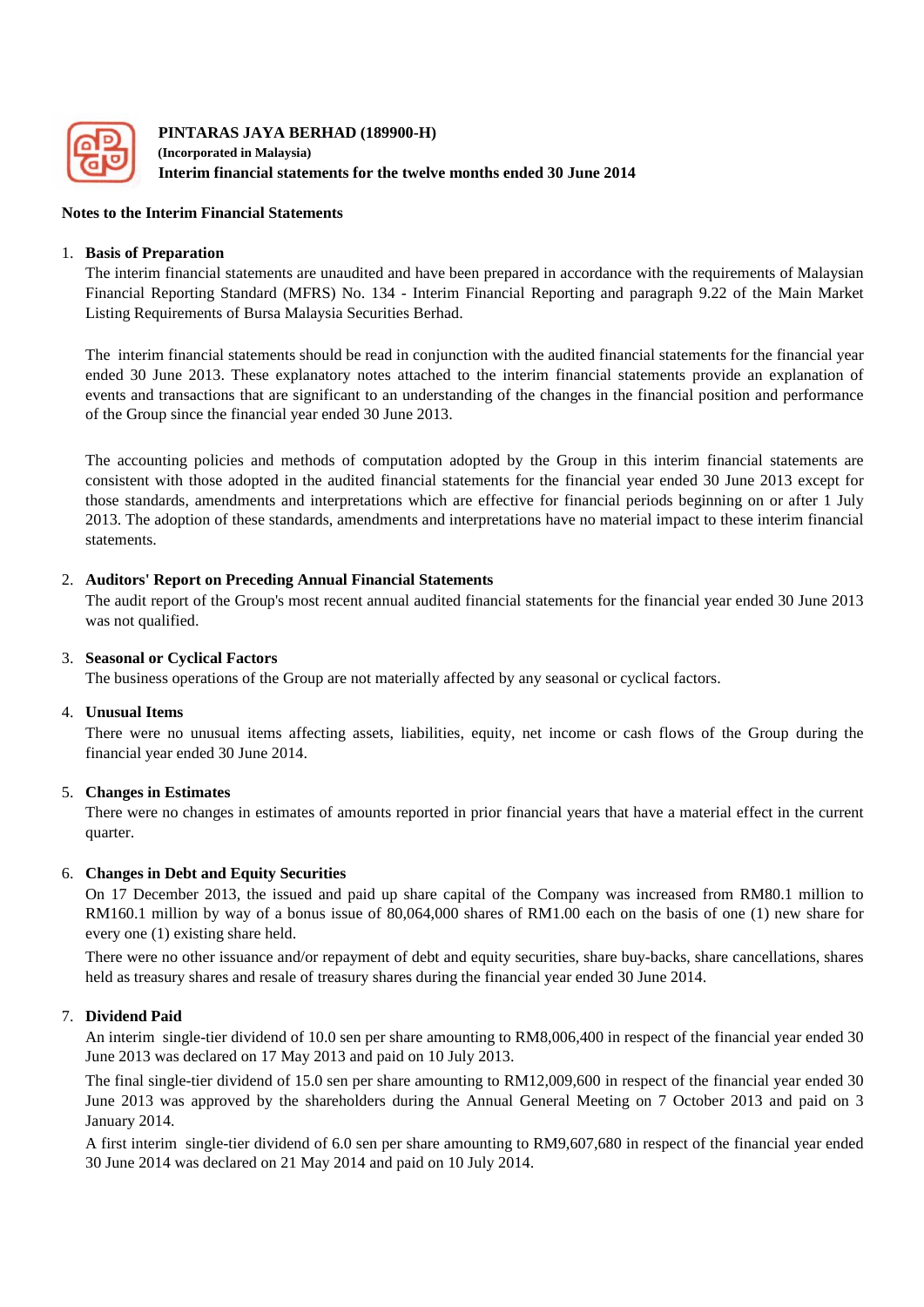

# **PINTARAS JAYA BERHAD (189900-H) (Incorporated in Malaysia) Interim financial statements for the twelve months ended 30 June 2014**

# 8. **Segmental Information**

|                               |                 | Piling, civil Manufacturing | Eliminations  | Group         |
|-------------------------------|-----------------|-----------------------------|---------------|---------------|
|                               | engineering and |                             |               |               |
|                               | construction    |                             |               |               |
|                               | works           |                             |               |               |
|                               | <b>RM'000</b>   | <b>RM'000</b>               | <b>RM'000</b> | <b>RM'000</b> |
| 12 months ended 30 June 2014  |                 |                             |               |               |
| <b>Revenue</b>                |                 |                             |               |               |
| External revenue              | 167,419         | 34,488                      |               | 201,907       |
| Inter-segment revenue         |                 |                             |               |               |
| Total revenue                 | 167,419         | 34,488                      |               | 201,907       |
| <b>Results</b>                |                 |                             |               |               |
| Segment results               | 59,907          | 6,391                       |               | 66,298        |
| Unallocated income            |                 |                             |               | 8,027         |
| <b>Unallocated costs</b>      |                 |                             |               | (3,161)       |
| Finance cost                  |                 |                             |               |               |
| Profit before taxation        |                 |                             |               | 71,164        |
| Taxation                      |                 |                             |               | (16, 927)     |
| Profit for the financial year |                 |                             |               | 54,237        |

|                               |                 | Piling, civil Manufacturing | Eliminations  | Group         |
|-------------------------------|-----------------|-----------------------------|---------------|---------------|
|                               | engineering and |                             |               |               |
|                               |                 |                             |               |               |
|                               | construction    |                             |               |               |
|                               | works           |                             |               |               |
|                               | <b>RM'000</b>   | <b>RM'000</b>               | <b>RM'000</b> | <b>RM'000</b> |
| 12 months ended 30 June 2013  |                 |                             |               |               |
| <b>Revenue</b>                |                 |                             |               |               |
| External revenue              | 138,009         | 34,836                      |               | 172,845       |
| Inter-segment revenue         |                 |                             |               |               |
| Total revenue                 | 138,009         | 34,836                      |               | 172,845       |
| <b>Results</b>                |                 |                             |               |               |
| Segment results               | 49,153          | 6,614                       |               | 55,767        |
| Unallocated income            |                 |                             |               | 12,168        |
| <b>Unallocated costs</b>      |                 |                             |               | (783)         |
| Finance cost                  |                 |                             |               |               |
| Profit before taxation        |                 |                             |               | 67,152        |
| Taxation                      |                 |                             |               | (14, 835)     |
| Profit for the financial year |                 |                             |               | 52,317        |
|                               |                 |                             |               |               |

Segmental reporting by geographical area is not presented as the Group's activities are all carried out in Malaysia.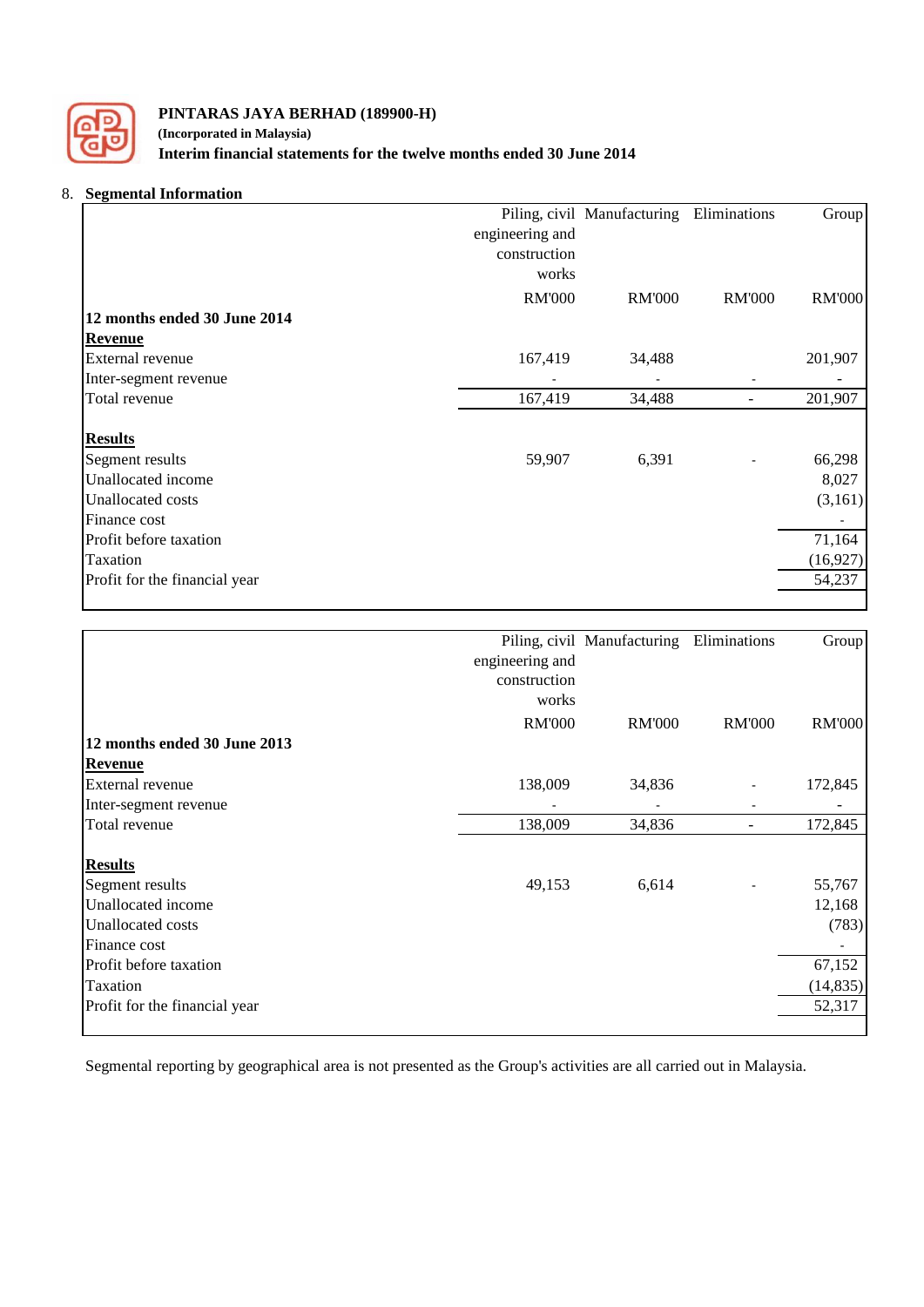

**(Incorporated in Malaysia) Interim financial statements for the twelve months ended 30 June 2014**

#### 9. **Valuation of Property, Plant and Equipment**

Property, plant and equipment are stated at cost less accumulated depreciation and impairment losses, if any.

### 10. **Material Events Subsequent to the End of Financial Period**

There were no material events subsequent to the end of the current financial year ended 30 June 2014 up to the date of this report that have not been reflected in this financial statements.

### 11. **Changes in Composition of the Group**

There were no changes in the composition of the Group during the current quarter and financial year-to-date except for the following:-

On 28 November 2013, Pintaras Geotechnics Sdn. Bhd., a wholly-owned subsidiary of the Company, applied to the Companies Commission of Malaysia to strike off its dormant associate company, PHSB Sdn. Bhd., pursuant to Section 308 of the Companies Act, 1965.

### 12. **Contingent Liabilities or Contingent Assets**

There were no contingent liabilities or contingent assets since the last audited financial statements of the Group.

### 13. **Capital Commitments**

Authorised capital commitments not recognised in the financial statements as at 30 June 2014 are as follows:

|                             | RM'000 |
|-----------------------------|--------|
| Approved and contracted for | 8.699  |

### 14. **Review of Performance of the Company and its Principal Subsidiaries**

#### (a) *Current Year 4th Quarter (4Q2014) versus Preceding Year 4th Quarter (4Q2013)*

The Group's revenue of RM61.7 million in 4Q2014 outperformed the preceding year's corresponding quarter revenue of RM50.7 million by 22%. In line with the growth in revenue, the Group's overall profit before taxation("PBT") was higher by 28% in 4Q2014 at RM25.5 million, compared to RM20.0 million in 4Q2013.

The construction division achieved a higher revenue of RM52.6 million in 4Q2014 compared to RM41.5 million in the same quarter last year. Correspondingly, PBT rose by 49% to RM18.6 million from RM12.5 million. The increase of both revenue and profit was mainly due to more projects and higher profits realised from completed projects.

The manufacturing division recorded a revenue of RM9.1 million and PBT of RM1.6 million in 4Q2014, representing a decrease of 1% and 9% respectively compared to the same quarter last year. The decline in the current financial quarter results compared to 4Q2013 was mainly due to the competitive rates and higher operating expenditure.

### (b) *Current Year-to-date versus Preceding Year Corresponding Period*

For the twelve months ended 30 June 2014, the Group's revenue increased by 17% to RM201.9 million from RM172.8 million in the preceding year, while PBT grew by 6% to RM71.2 million as compared to the previous corresponding period of RM67.2 million. Improvement in these results was mainly due to the strong performance achieved by the construction division. This, however, was partly offset by lower contribution from the manufacturing division and lower gains realised from quoted investments coupled with a recognition of employee benefits cost under ESOS of about RM2.3 million.

The construction division achieved a higher revenue of RM167.4 million as compared to RM138.0 million last year. Correspondingly, PBT rose by RM10.7 million or 22% to RM59.9 million from RM49.2 million last year. The increase of both revenue and profit was mainly due to higher construction activities.

The manufacturing division recorded a revenue and PBT of RM34.5 million and RM6.4 million, representing a decrease of 1% and 3% respectively as compared to last year. The decline was mainly due to a downward revision of selling prices as a result of the competitive market environment.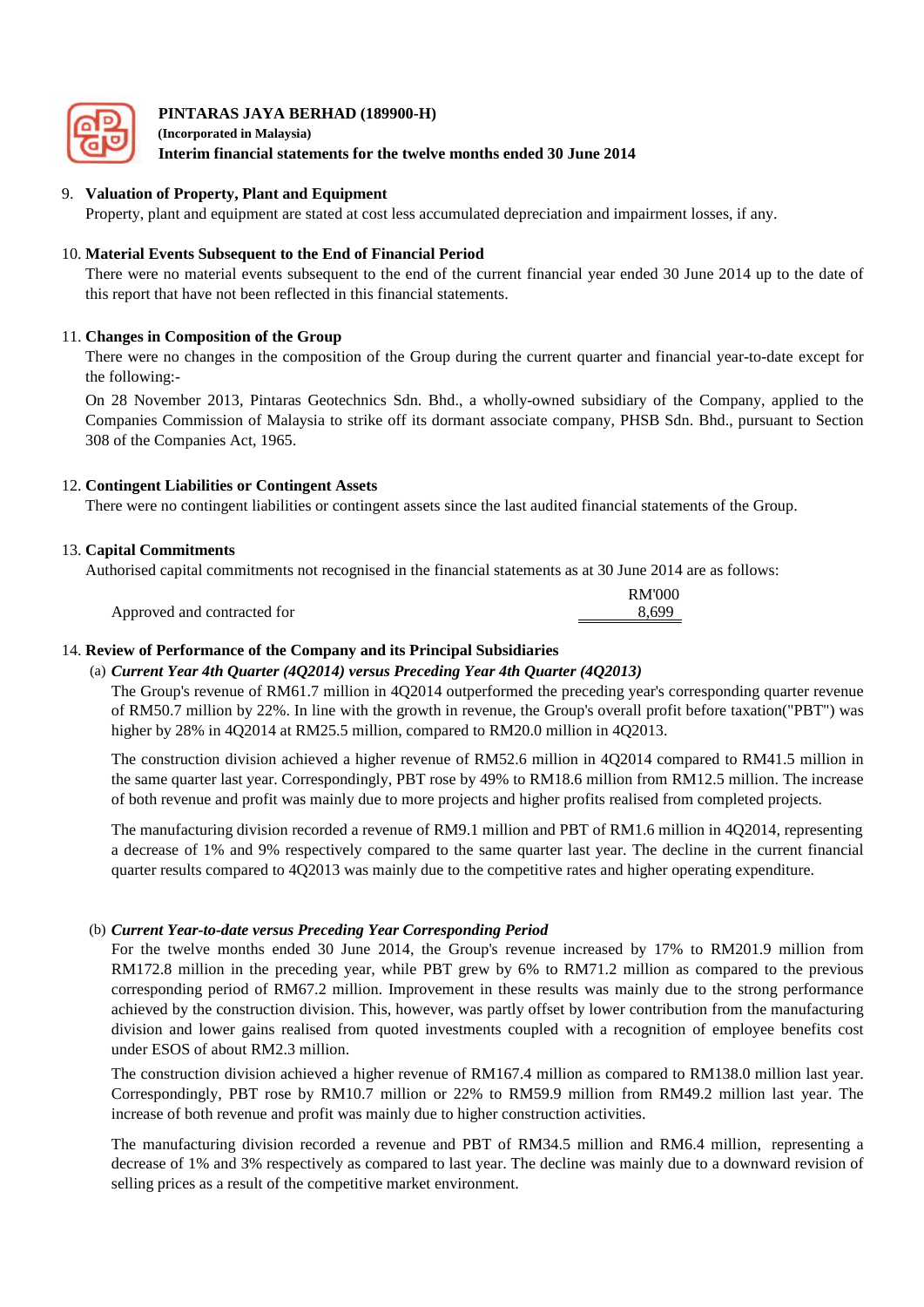

#### **PINTARAS JAYA BERHAD (189900-H) (Incorporated in Malaysia) Interim financial statements for the twelve months ended 30 June 2014**

### 15. **Material Changes in the Quarterly Results compared to the results of the Immediate Preceding Quarter**

|                        | 4th quarter   | 3rd quarter   |          |
|------------------------|---------------|---------------|----------|
|                        | ended         | ended         |          |
|                        | 30.06.2014    | 31.03.2014    | Variance |
|                        | <b>RM'000</b> | <b>RM'000</b> | $\%$     |
| Revenue                | 61.746        | 48.889        | 26%      |
| Profit before taxation | 25.458        | 13.681        | 86%      |

For the 4th financial quarter under review, the Group recorded a higher revenue of RM61.7 million and PBT of RM25.5 million, representing an increase of 26% and 86% respectively compared to the immediate preceding quarter. The improvement over the preceding quarter was mainly due to better performance achieved by both the construction and manufacturing divisions as well as higher investment income.

#### 16. **Prospects for the Next Financial Year ending 30 June 2015**

Based on the strong current order book and a robust tender book value, the Board expects the construction business to perform well for FY 2015. The construction sector continues to be buoyant with many mega infrastructure projects rolling out in the pipeline. The Board anticipates another busy year ahead and we have again invested in additional machinery to increase capacity. Human resource remains the most critical challenge and recruitment at all levels remains difficult. Moving forward, we can expect cost escalation in wages, transport and some construction materials which may affect our margins.

Overall, the Board expects the Group's financial performance for the financial year 2015 to be better.

#### 17. **Variance of Actual Profit from Forecast Profit/Profit Guarantee**

There were no profit forecast/profit guarantee issued by the Group.

#### 18. **Taxation**

Taxation comprises the following: -

|                   |               | Current quarter Cumulative quarter |
|-------------------|---------------|------------------------------------|
|                   | ended         | ended                              |
|                   | 30.06.2014    | 30.06.2014                         |
|                   | <b>RM'000</b> | <b>RM'000</b>                      |
| Current taxation  | 2,257         | 13,905                             |
| Deferred taxation | 2.497         | 3,022                              |
|                   | 4.754         | 16.927                             |
|                   |               |                                    |

The average effective tax rate differs from the statutory income tax rate of Malaysia as follows:

|                                          |                | Current quarter Cumulative quarter |
|------------------------------------------|----------------|------------------------------------|
|                                          | ended          | ended                              |
|                                          | $\%$           | $\%$                               |
| Statutory income tax rate                | 25             | 25                                 |
| Change in tax rate                       | Т              | $\left( \,1\,\right)$              |
| Income not subject to tax                | (3)            | $\Box$                             |
| Expenses not deductible for tax purposes | $\mathbb{Z}^2$ |                                    |
| Average effective tax rate               | 19             | 24                                 |
|                                          |                |                                    |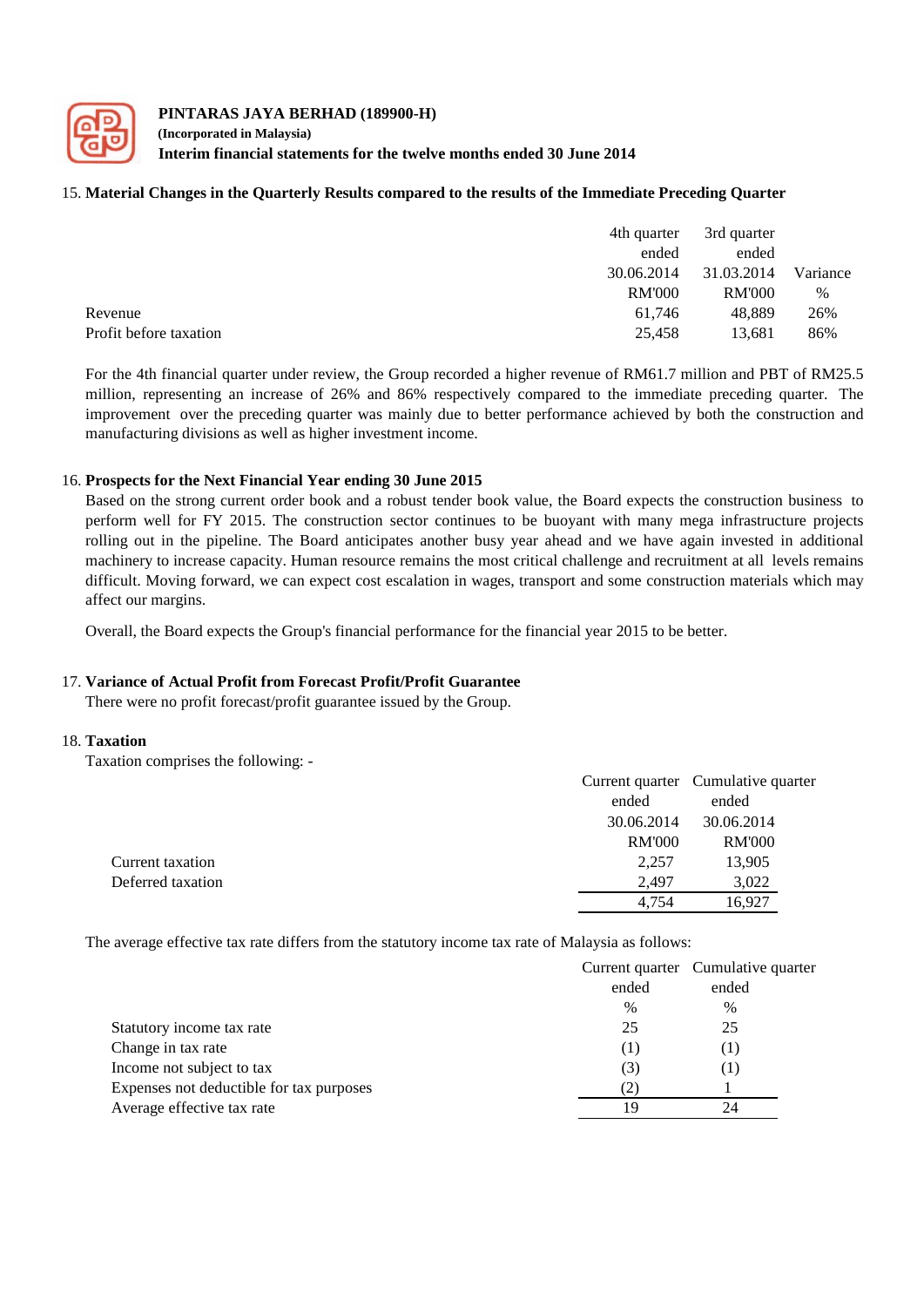

**(Incorporated in Malaysia) Interim financial statements for the twelve months ended 30 June 2014**

### 19. **Status of Corporate Proposals**

There were no corporate proposals announced but not completed as at the date of this report.

#### 20. **Group borrowings and Debt Securities**

The Group does not have any borrowings or debt securities as at 30 June 2014.

### 21. **Derivative Financial Instruments**

The Group has no derivative financial instruments for the current financial year ended 30 June 2014.

### 22. **Fair Value Changes of Financial Liabilities**

There are no financial liabilities measured at fair value through profit or loss as at 30 June 2014.

### 23. **Changes in Material Litigation**

There is no material litigation at the date of this report.

### 24. **Dividend**

- $(a)$ The Board of Directors has recommended a final dividend in respect of the financial year ended 30 June 2014.
	- (ii) Amount per share : 9.0 sen single tier
	- (iii) Previous corresponding period : 15.0 sen single tier
	- (iv) Date payable : To be determined later
	- (v) In respect of deposited securities, entitlement to dividends will be determined on the basis of the record of depositors as at a date to be determined later.

The proposed final dividend is subject to shareholders' approval at the Annual General Meeting to be held on a date to be announced later.

(b) Total dividend for the current financial year : 15.0 sen single tier

### 25. **Earnings Per Share**

Basic earnings per share is calculated by dividing the net profit for the period by the weighted average number of ordinary shares in issue during the financial year.

|                                              |          |            | Current quarter Cumulative quarter |
|----------------------------------------------|----------|------------|------------------------------------|
|                                              |          | ended      | ended                              |
|                                              |          | 30.06.2014 | 30.06.2014                         |
| - Net profit for the year                    | (RM'000) | 20,704     | 54.237                             |
| - Weighted average number of ordinary shares |          |            |                                    |
| in issue                                     | ('000)   | 160,128    | 160,128                            |
| - Basic earnings per share                   | (sen)    | 12.90      | 33.90                              |
|                                              |          |            |                                    |

For the diluted earnings per share calculation, the weighted average number of ordinary shares in issue is adjusted to assume conversion of all dilutive potential ordinary shares.

| - Net profit for the year                                                    | (RM'000) | 20,704  | 54.237  |
|------------------------------------------------------------------------------|----------|---------|---------|
| - Weighted average number of ordinary shares<br>in issue                     | ('000)   | 160,128 | 160,128 |
| Effect of dilution from share options                                        | (000)    | 515     | 515     |
| Weighted average number of ordinary shares<br>for diluted earnings per share |          | 160,643 | 160,643 |
| - Diluted earnings per share                                                 | (sen)    | 12.90   | 33.80   |